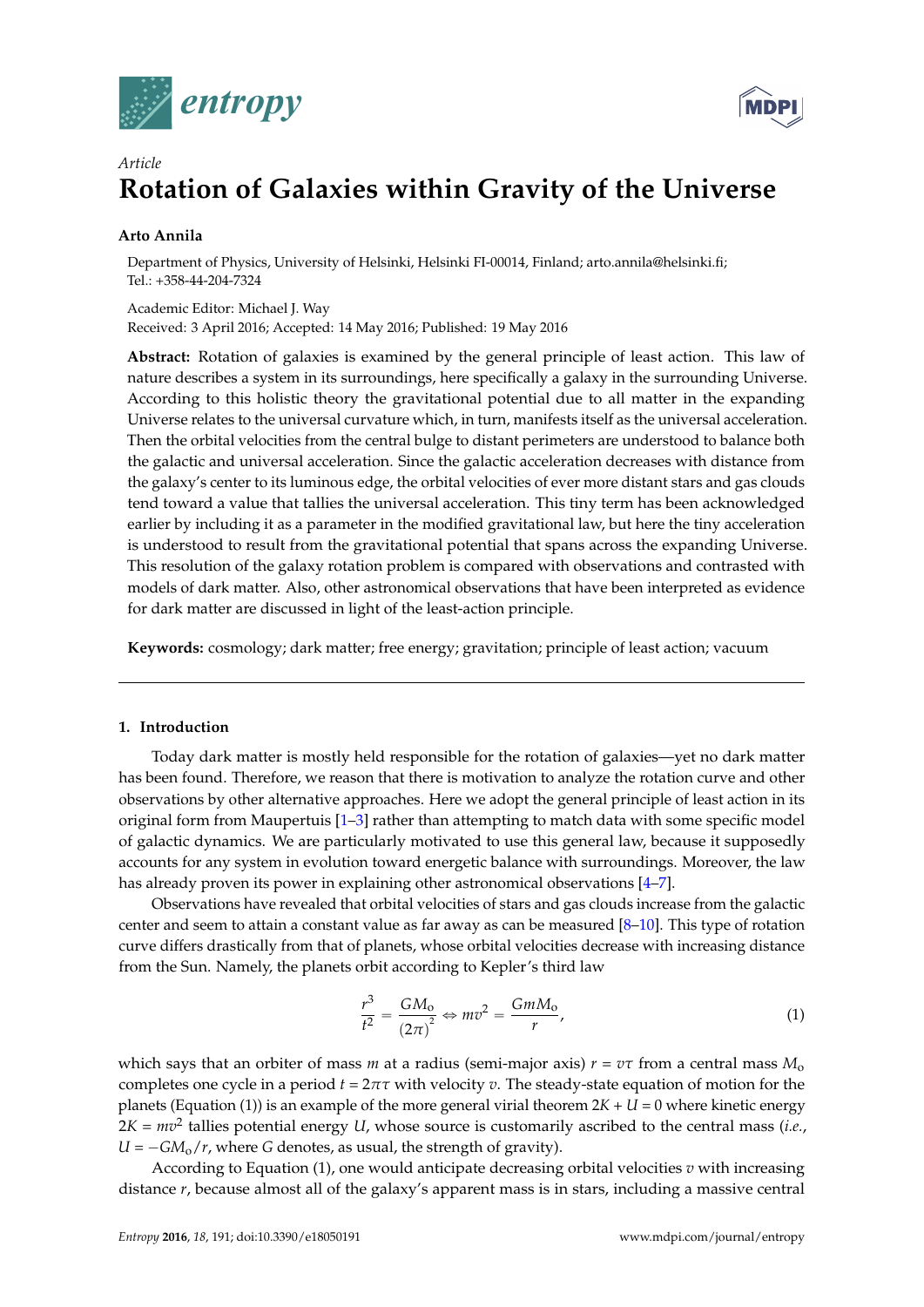black hole, just as almost all of the solar system's mass is in the Sun. In contrast, the orbital velocities increase when moving away from the galaxy's central bulge, and far away from the luminous edge they tend toward an asymptotic value

$$
v^4 = a_t G M_0,\tag{2}
$$

which is proportional via a tiny constant of acceleration *a<sup>t</sup>* to the galaxy's mass *M*o. The asymptote follows from the empirical Tully–Fisher relation for a constant luminosity-to-mass ratio [\[11,](#page-11-6)[12\]](#page-11-7). When trying to make sense of the flat rotation curve of Equation (2) by Equation (1), one is inclined to think that there has to be much more matter in the galaxies than has been detected. Hence this unknown form of matter has been coined dark.

This simple logic, as abridged above, seems impeccable, but no dark matter has been found. Since specialized models have not been ubiquitously successful we reason that also a general principle of physics is worth considering to make sense of the galaxy rotation. The value of a general law over specific models in providing explanations was acknowledged by Einstein (1946) so that "a law is more impressive the greater the simplicity of its premises, the more different are the kinds of things it relates, and the more extended its range of applicability" [\[13\]](#page-11-8). Likewise, the excerpt: "Rational Mechanics will be the science of motions resulting from any forces whatsoever and of the forces required to produce any motions" from Principia reveals that Newton also valued general concepts and profound principles over detailed data of specific systems as a source of understanding. Nevertheless, many a specialist today may find the old all-inclusive tenet odd, if not implausible, but to disregard the least-action principle without analysis would be imprudent.

The universal principle places the galaxy rotation in a general context by reminding us that not only galaxies in space but also rotational vortices in fluids present orbital velocities that increase from the eye of a whirlpool and eventually settle on a constant value that depends on the surrounding potential energy [\[14](#page-11-9)[–16\]](#page-11-10). Furthermore, the galaxies may not be so special after all, since they display the same characteristics as numerous other systems in nature, namely power laws [\[17–](#page-11-11)[19\]](#page-11-12). The distribution of luminous mass *vs.* distance is an example [\[20\]](#page-11-13). Moreover, spiral galaxies resemble other logarithmic spirals in nature. These universal characteristics of galaxies may at first appear all irrelevant to the rotation problem, however, the ubiquitous scale-free patterns [\[21\]](#page-12-0) do not emerge from system-specific features but follow from least-time free energy consumption [\[22\]](#page-12-1). For these reasons we are not convinced that there is inevitably something so special about galaxies that their rotation would have to be accounted for by a substance as unknown as dark matter.

We are of course aware that evidence for dark matter does not only come from the rotation curves, but notably from measurements of how much a ray of light will bend when passing by a galaxy [\[23,](#page-12-2)[24\]](#page-12-3). However, gravitational lensing has been calculated without dark matter in agreement with observations using the same least-time principle [\[4\]](#page-11-2). Moreover, we will demonstrate here that the general principle explains also the high velocity dispersion of galaxies in clusters. Furthermore, we recognize that the cosmic microwave background anisotropy power spectrum with acoustic peaks has been interpreted for portions of baryonic and dark matter [\[25\]](#page-12-4), but note that this conclusion is a model-dependent interpretation of data. So, it is the rotation of galaxies where the dark matter conjecture is best and most directly examined from a large sample of well-observed galaxies in the nearby universe.

Lastly, we acknowledge that the rotation curves have already been modeled without dark matter by Milgrom, who modified the law of gravitation by including a tiny constant of acceleration  $a_t$  as a parameter [\[26](#page-12-5)[–28\]](#page-12-6). However, we share the view of many critics that a good fit to data is not alone an explanation, but the physical origin ought to be understood [\[29\]](#page-12-7). Put differently, mere numbers mean nothing but the meaning emerges first from an interpretation. In Einstein's words, "Whether you can observe a thing or not depends on the theory which you use. It is the theory which decides what can be observed".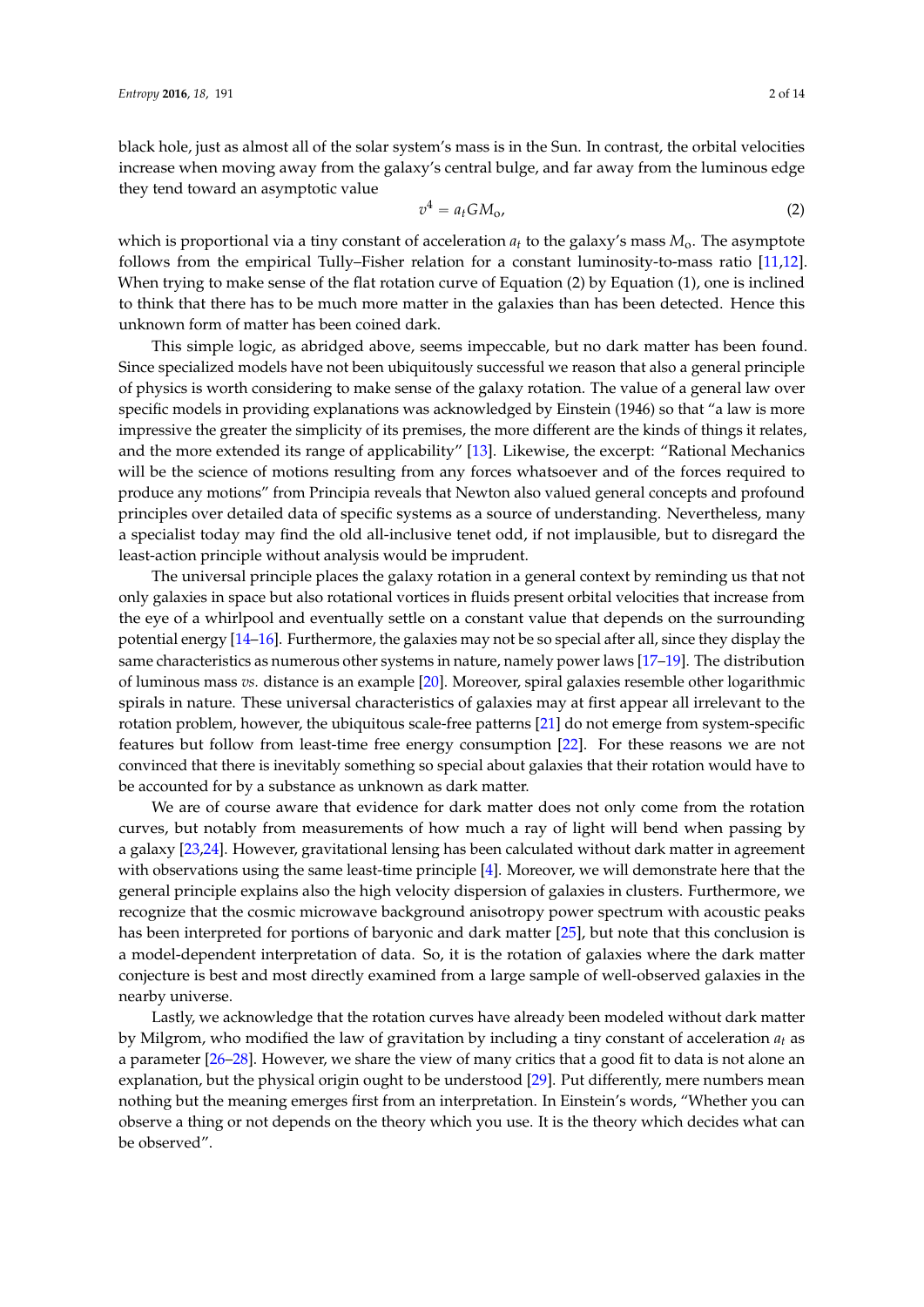#### **2. Superior Surroundings**

It is a trivial, hence a key observation that any system, irrespective of forces involved in the particular case, is at the mercy of its surroundings. This means, for instance, that a cyclone does not whirl without a temperature gradient, a nautilus does not develop its spiral shell without fueling food, and a sunflower does not grow its twirling inflorescence without energizing light. Admittedly these examples may appear to anyone, who is uninitiated to the universal principle, outwardly unrelated to the rotation problem. Yet, these scale-free characteristics follow from the least-time free energy consumption between the system and its surroundings [\[22\]](#page-12-1). Therefore, we will consider the possibility that also the rotation of a galaxy and motions of galaxies in clusters bears a relation to their surroundings.

Indeed, the tiny constant of acceleration in the galaxy's velocity asymptote (Equation (2)) is indicative of the role of the universal surroundings. Namely, *a<sup>t</sup>* is on the order of *cH (i.e.*, the speed of light *c* multiplied by Hubble's constant *H)*, which in turn relates to the inverse of the age *T* of the Universe [\[30\]](#page-12-8). We reason that this congruence is no quirk of the cosmos, but it reveals that the universal surroundings have a say on the rotation of galaxies as well as on their velocity dispersion in clusters of galaxies.

#### *2.1. Gravity as an Energy Density Difference*

We will proceed to show that the rotation of galaxies can be understood without dark matter when gravitation is considered as a force field as Feynman proposed [\[31\]](#page-12-9). When such a consideration is made, gravity can be understood as a force just like any other force, whose magnitude and direction is determined by the energy difference (*i.e.*, the free energy between the system and its surroundings) [\[4,](#page-11-2)[6](#page-11-14)[,7,](#page-11-3)[32,](#page-12-10)[33\]](#page-12-11). Namely, when the potential within the system exceeds the surrounding potential, the system will emit quanta of actions to its surroundings in a quest for leveling off the energy gradient. Conversely, when the potential within the system is below the surrounding potential, the system will absorb quanta from its surroundings to level off the energy gradient. Either way, the energy difference between the system and its superior surroundings causes changes in momenta. Therefore the system is driven toward steady-state trajectories (*i.e.*, toward the paths (e.g., orbits) on which the resultant of forces vanish).

According to this general definition of a force, gravity is an attractive force within a system of bodies when the surrounding potential is lower than that within the system. To attain balance the bodies will accelerate toward each other by releasing quanta (*i.e.*, carriers of the gravitational force, also known as gravitons) from the potential associated with the bodies to the sparser surroundings (*i.e.*, to the vacuum). So, an apple falls straight down toward the ground (*i.e.*, in least time), just like a nearby galaxy is moving toward the Milky Way because quanta escape from the energy-dense potential associated with the system of galaxies to the surrounding sparser free space (Figure [1\)](#page-3-0). According to the same universal principle to consume free energy in least time, an exergonic chemical reaction will proceed forward from substrates toward products so that the system of reactants emits quanta of heat to its colder surroundings. The dissipative effect of gravity was recently demonstrated dramatically when propagating density perturbations, known as gravitational waves, were captured from a black hole binary merger [\[34\]](#page-12-12).

Conversely, gravity is a repulsive force within the system of bodies when the surrounding potential is higher than that within the system. In a case such as this, to attain balance the bodies will move apart by acquiring quanta from the richer surrounding potential to the sparser potential within the system. So, an apple can be lifted up from the ground by consuming free energy (*i.e.*, fueling the potential associated with the two bodies with quanta that are, for example, captured from insolation). Likewise, a distant galaxy is moving away from us because the vast Universe fuels the space between the two galaxies with fluxes of quanta (Figure [1\)](#page-3-0). By the same universal principle a chemical reaction will proceed backward from products to substrates when a system of reactants absorbs fluxes of quanta from its hot surroundings.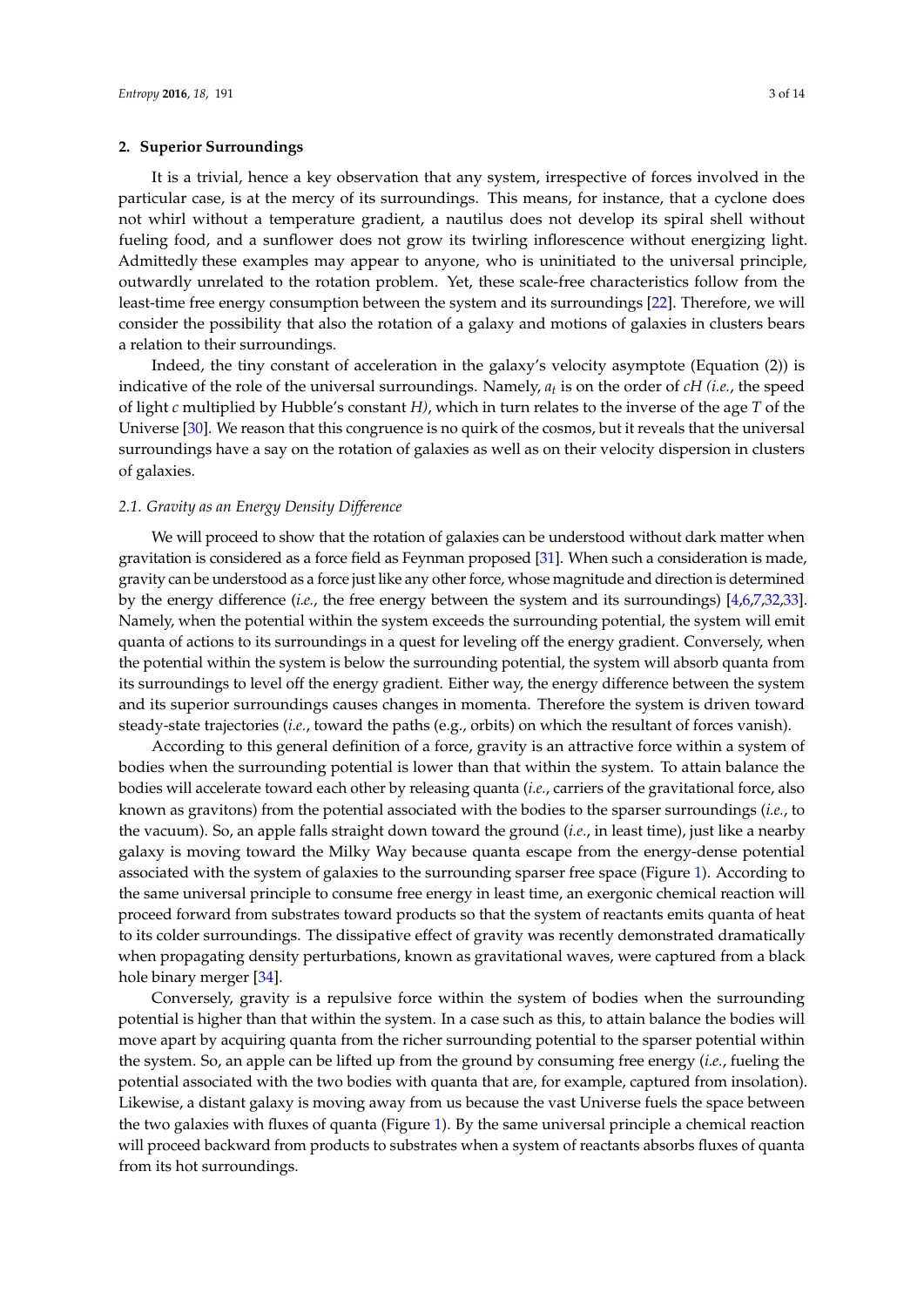<span id="page-3-0"></span>

**Figure 1.** Schematic view of space that opens up from a galaxy (blue spiral) to the Universe of radius **Figure 1.** Schematic view of space that opens up from a galaxy (blue spiral) to the Universe of radius  $R = cT$  (*i.e.*, Hubble length at the age of T, expanding with the speed of light *c*). At a radius r' from the galaxy's center, gravity is an attractive force because the energy density between the galaxy and body (blue dot) exceeds that in the surrounding space. Hence, the body is subject to the acceleration, a body (blue dot) exceeds that in the surrounding space. Hence, the body is subject to the acceleration, *a,* toward the center. When the body falls, gravitons are emitted from this system of two bodies to its *a,* toward the center. When the body falls, gravitons are emitted from this system of two bodies to its sparser surroundings, and eventually, by gaining speed, the body may settle to an orbit (blue circle) sparser surroundings, and eventually, by gaining speed, the body may settle to an orbit (blue circle) with velocity  $v$  that balances the force by  $v^2/r$ . Far away from the galaxy's luminous edge within  $r' < r_0$ , the universal gravitational potential due to all matter dominates over the local potential of the galaxy, and hence the velocity profile is flat. Conversely, beyond *r*o gravity turns to a repulsive force galaxy, and hence the velocity profile is flat. Conversely, beyond *r*<sup>o</sup> gravity turns to a repulsive force because out there the energy density of graviton influx from the surrounding sources, (*i.e.*, all other because out there the energy density of graviton influx from the surrounding sources, (*i.e.*, all other galaxies) in the Universe exceeds the efflux of quanta from the system of bodies. Hence, the distant galaxies) in the Universe exceeds the efflux of quanta from the system of bodies. Hence, the distant body (green dot) at  $r$  will be subject to the universal acceleration  $a_R$  away from the center. So, it will recede with velocity *u* as the graviton influx from the vast space of surrounding sources produces the recede with velocity *u* as the graviton influx from the vast space of surrounding sources produces the physical space *(i.e.*, the vacuum) between the two bodies. Accordingly, the total influx between all physical space (*i.e.*, the vacuum) between the two bodies. Accordingly, the total influx between all bodies from the combustion of all matter within *R* (red arc) to freely propagating quanta powers the bodies from the combustion of all matter within *R* (red arc) to freely propagating quanta powers the universal expansion at the speed of light *c*. universal expansion at the speed of light *c*.

In short, if the surroundings are neglected from the analysis, one cannot understand why the In short, if the surroundings are neglected from the analysis, one cannot understand why the system is changing from one state to another, and one does not properly understand either what system is changing from one state to another, and one does not properly understand either what governs a dynamic or quasi-stationary state, such as a rotating galaxy. governs a dynamic or quasi-stationary state, such as a rotating galaxy.

The whole Universe is the surroundings of a galaxy. It must be taken into account. When there The whole Universe is the surroundings of a galaxy. It must be taken into account. When there are energy gradients between the galaxy and its surroundings, these are understood by the least-time are energy gradients between the galaxy and its surroundings, these are understood by the least-time principle to decrease as soon as possible. This natural process leads to the observed characteristics. principle to decrease as soon as possible. This natural process leads to the observed characteristics. Namely, the large scale distribution of mass is uniform and the expansion of the Universe is Namely, the large scale distribution of mass is uniform and the expansion of the Universe is symmetrical about any galaxy's center. From this perspective, it is no coincidence but a natural consequence that the vacuum's energy density  $\rho_E$ , on the order of  $10^{-9}$  J/m<sup>3</sup>, is in balance with the matter density  $\rho_m$  which is subject to the universal acceleration  $a_R$  within the radius of the Universe (*i.e.*,  $\rho_m a_R R = \rho_m (c/T)R = \rho_m c^2$ ).

*(i.e., <i>p*<sub>m</sub><sup>*m*</sup>). According to the general definition of a force as an energy density difference, there is a certain distance about a galaxy where the efflux of quanta from the gravitational potential of falling bodies equals the influx of quanta from sources in its universal surroundings. When the net flow of energy from the system to its surroundings vanishes, the distance between the two bodies is steady. By the same token, concentrations of reactants do not change at a thermodynamic balance. In other words, at a stationary state, the resultant force is zero. According to astronomical observations, this zone of dynamic steady state for our Local Group of galaxies resides at a radius *r*<sub>o</sub> of 1.0–1.5 Mpc away from the Group's center [\[7](#page-11-3)[,35–](#page-12-13)[37\]](#page-12-14). Obviously, only objects that are well within  $r_0$  of a given galaxy or a system of galaxies could be its orbiters. Naturally, the specific shape of a steady-state zone where inward and outward forces balance each other (e.g., for a group of galaxies) depends on the detailed distribution of mass, and hence the observed dynamics in clusters of galaxies is more intricate than that outlined simply by  $r_0$  for a single galaxy (Figure [1\)](#page-3-0).

According to the least action principle, as well as according to modern physics, galaxies do not whirl in emptiness, but in the vacuum whose potential is embodied by gravitons. The vacuum energy density  $\rho_E = c^2/4\pi G T^2 \approx 10^{-9}$  J/m<sup>3</sup> is in balance with the gravitational potential  $U = GM^2/R$  due to all bodies, each of mass  $m_i$  in the Universe of total mass  $M = \sum m_i$ . The energy balance  $GM^2/R = Mc^2$  [\[31\]](#page-12-9) bodies, each of mass *mi* in the Universe of total mass *M* = Σ*mi*. The energy balance *GM*2/*R* = *Mc*2 [31]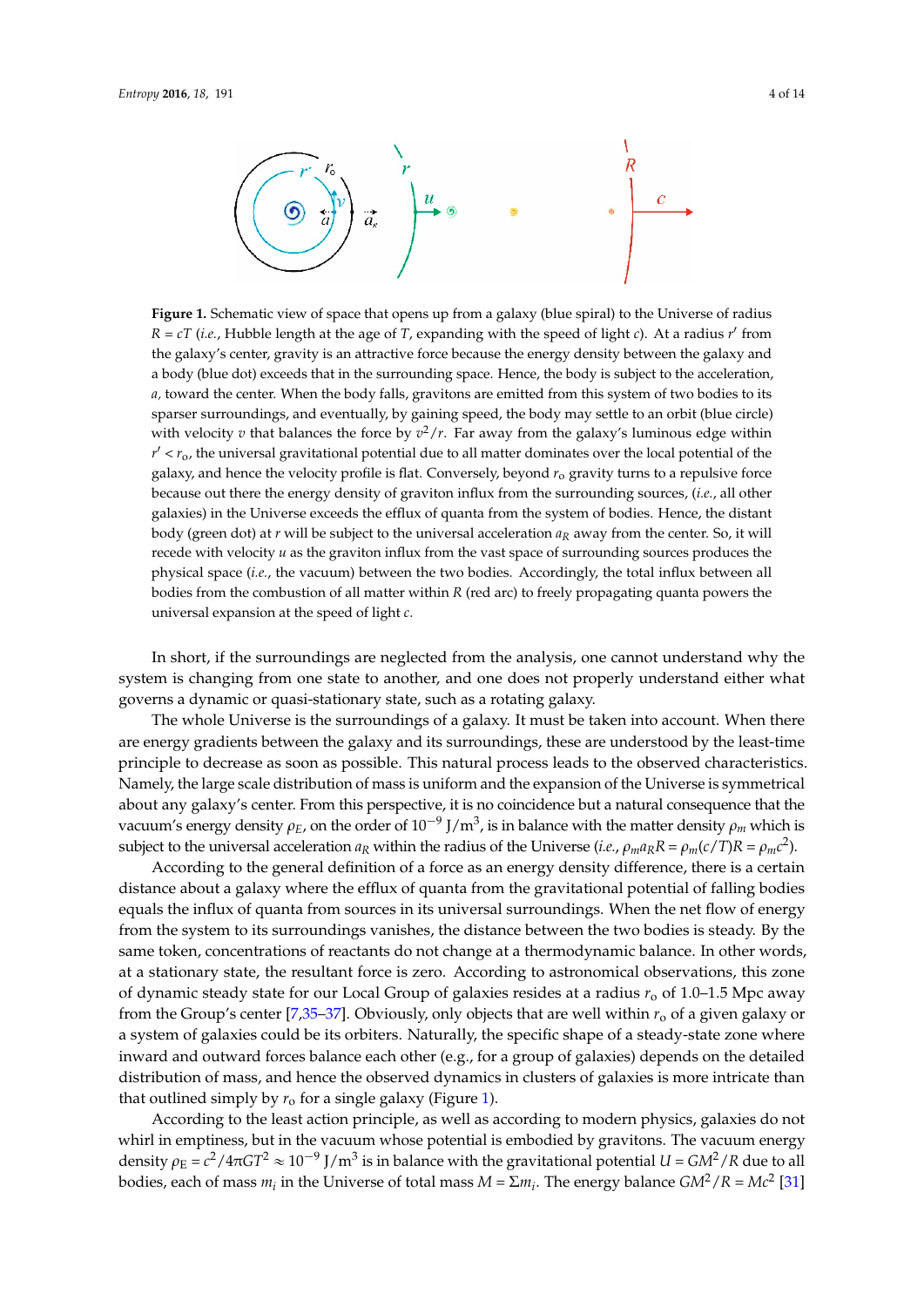follows from the summation of the mass density  $\rho_m = 1/4\pi G T^2$  within  $R = cT$ , *i.e.*,  $M =$ *ρ*m4π*R* <sup>2</sup>d*r*  $=c^2R/G$ . When this balance equation (*i.e.*, the virial theorem  $2K+U=0$  for the entire Universe) is rearranged to

$$
\frac{R^3}{T^2} = GM \Leftrightarrow a_R = \frac{c^2}{R} = \frac{GM}{R^2},\tag{3}
$$

comparison of Equation (3) with Equation (1) relates the numerical value of the asymptotic acceleration per cycle  $a_t = a_R/2\pi = c/2\pi T = cH/2\pi \approx 10^{-10} \text{ ms}^{-2}$  to the age of the Universe  $T = 13.8$  billion years [\[38\]](#page-12-15). The value of *at* agrees with those values that have been obtained from fitting the asymptote velocity formula (Equation (2)) to the data [\[39\]](#page-12-16). This agreement means to us that the orbital motion of a body with velocity *v* at a radius *r* from the galaxy center balances the tiny acceleration by virtue of the curvature  $1/R = a_R/c^2$  of the huge, yet (here assumed) finite-size Universe. The length quantity  $R = cT = c/H$  can be also viewed as the horizon size, defining the largest volume with which can be causally connected to us and from which the gravitons now arriving can possibly originate.

Gravitation as a manifestation of the curvature is, of course, also at the heart of general relativity. Likewise, our reasoning about gravity applies equally to both a local and the universal curvature. Since the Universe is expanding, the asymptotic acceleration is time-dependent, and the proposed explanation of *at* could, at least in principle, be falsified by astronomical observations of the early Universe.

In the same way as the orbital velocity asymptote (Equation (2)) characterizes a galaxy with mass *M*o, the recessional velocity asymptote of the expansion characterizes the Universe with total mass *M*

$$
c^4 = a_R G M. \tag{4}
$$

This relation is obtained from Equation (3) by multiplying with  $a_R = c^2/R$ . The universal velocity asymptote (Equation (4)) can be rearranged to give the force of expansion  $F = Ma_R = Mc^2/R = GM^2/R^2$  $=c^4/G$  and the corresponding (negative) pressure  $p = F/4\pi R^2$  that powers the expansion. Likewise, the contribution of a single galaxy to the universal energy gradient (*i.e.*, force) is obtained after rearranging Equation (2) to  $F_0 = M_0 a_t = v^4 / G$ .

Gravitation when understood as the energy difference between the system of bodies and its surroundings, be it either way, displays itself also in Hubble's law *u* = *Hr*, which serves to determine the distance *r* to a body that is receding with velocity *u*. The law can be rearranged by  $cH = c/T = a_R$  to a scaling relation  $u/r = c/R$ . According to the general principle, the scaling relation holds likewise for an approaching body, since the gravitational force is understood, like any other force, merely as the energy difference per distance. According to this holistic tenet, the space as the physical vacuum [\[7,](#page-11-3)[32\]](#page-12-10) between galaxies is emerging, not only when the distant galaxies are moving away from us, but also when the nearby galaxies and other close-by bodies are moving toward us. Thus, to account for the zone out there  $r' \approx r_0$ , where the body is neither receding nor approaching the scaling relations for velocity and acceleration can be rewritten as [\[7\]](#page-11-3)

$$
\frac{c}{R} = \frac{u}{r} = \frac{u' - u_0}{r' - r_0}; \frac{c^2}{R} = \frac{u^2}{r} = \frac{(u' - u_0)^2}{r' - r_0}.
$$
\n(5)

Consequently, when the difference between the surrounding vacuum potential and the potential within the system is negative (*i.e.*,  $r' < r_0$ , in Equation (5)) the body will accelerate toward the galactic center because the sparser surroundings will accept the quanta that are released in the process. The magnitude of universal acceleration is the same for the approaching objects as it is for the receding ones, with only the sign of acceleration within  $r_0$  being opposite from that of beyond  $r_0$ .

The ratio of measured galactic to universal asymptotic velocities gives the ratio of a local mass *M*o to the universal mass *M*, which in turn is available from the virial theorem for the Universe at the age of *T* (Equation (3)). By acknowledging  $a_R$  our estimates for the Milky Way  $M_0 = 4 \times 10^{10}$  solar masses and for the Andromeda Galaxy  $M_0 = 4 \times 10^{10}$  solar masses parallel those that are based on luminous matter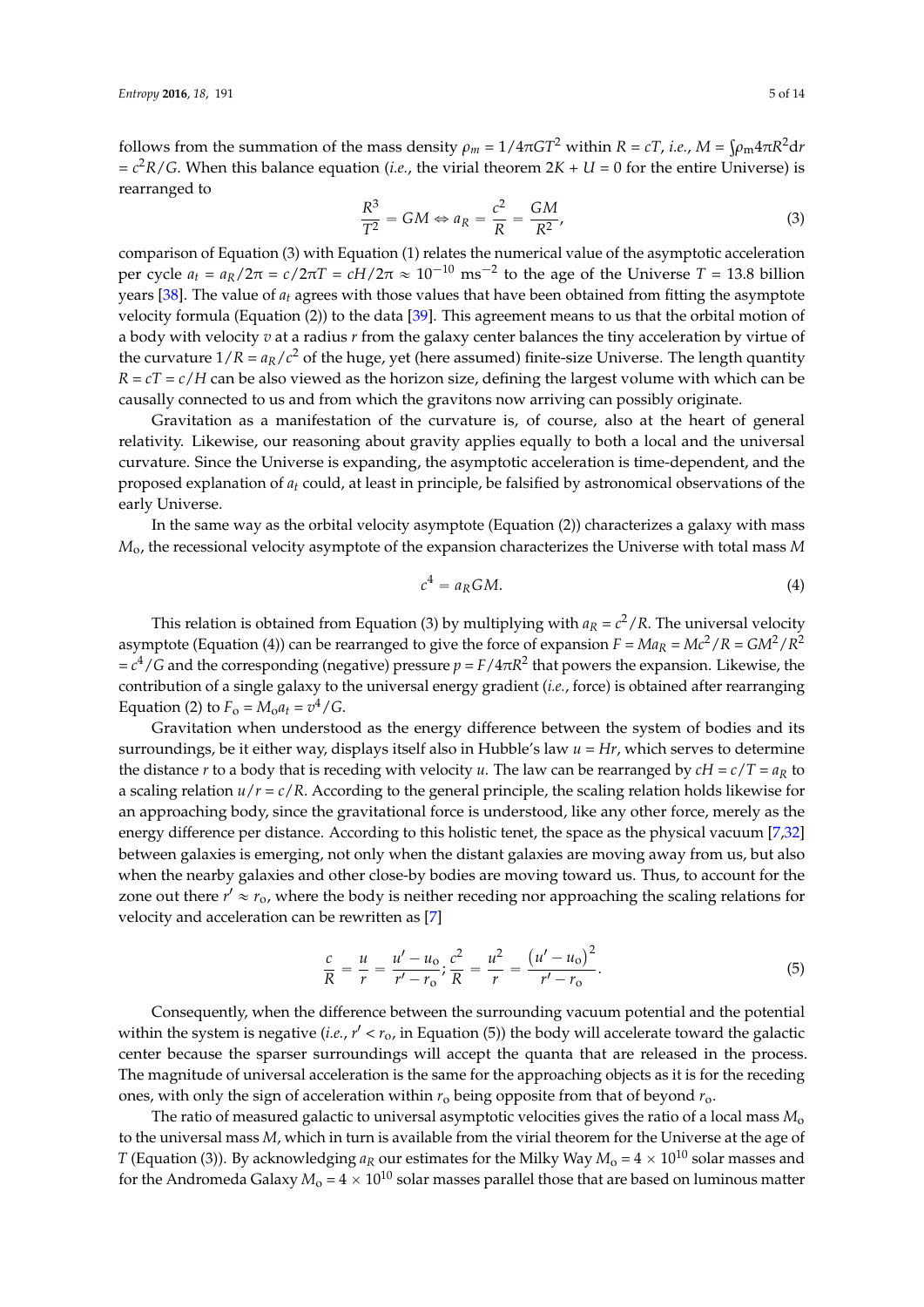in the Milky Way [\[40\]](#page-12-17) and the Andromeda Galaxy [\[41\]](#page-12-18). Thus, our analysis of the flat orbital velocities curve (Equation (2)) by the general action principle leaves no room for dark matter. Likewise, we understand that escape velocities of the Milky Way [\[42\]](#page-12-19) build up to high values because the universal potential, not the putative potential due to dark matter, has to be also compensated. By the same token,

asymptotic velocities without more mass than has been deduced from the luminosities However, if one applies the virial theorem to deduce masses in the clusters from velocities, but ignores from this equation of balance the universal gravitational potential due to the total mass of the Universe, erroneous estimates of the local masses will follow invariably [\[44\]](#page-12-21). Therefore, the universal gravitational potential due to all matter, communicated via the energy density of the vacuum, has to be included in the analysis of galactic rotation, just as it has to be acknowledged in all accurate accounts of gravity.

high velocity dispersion of galaxies in clusters [\[43\]](#page-12-20) can be obtained from the ratio of local to universal

### *2.2. Velocity Asymptote*

We understand that an orbiter at a distance  $r' < r_0$  from the galactic center is on a stable trajectory when its orbital velocity  $v(r)$  compensates both the galactic acceleration  $a_0 = GM_0/r^2$  due to the central mass  $M_o$  within  $r$  (e.g., at the orbital radius of the Sun) and the universal acceleration  $a_R = 2\pi a_t = GM/R^2$ due to the centrally distributed total mass  $M = \sum m_i$  of the expanding Universe, *i.e.*,

$$
\frac{v^2}{r} = a = a_0 + a_t = a_0 \left( 1 + \frac{a_t}{a_0} \right) = \frac{GM_0}{r^2} \left( 1 + \frac{1}{2\pi} \frac{M}{M_0} \frac{r^2}{R^2} \right).
$$
 (6)

Far away from the galaxy's luminous edge where  $a_t \gg a_0$  (Figure [1\)](#page-3-0), the approximation  $v^2 a_o/r \approx a_t G M_o/r^2$  of Equation (6) is excellent. Therefore Equation (6) can be rearranged using  $v^2 = a_o r$ for the well-known asymptotic form (Equation (2)).

The flat tail of the orbital velocity curve indicates that the distant orbiter with velocity  $v$  at  $r' < r_0$ is on a least-time trajectory (*i.e.*, on a bound geodesic whose curvature 1/*r* = *a*/*v* 2 is dominated by the universal curvature  $1/R = a_R/c^2 = c^2/GM$  (Figure [1\)](#page-3-0)). Conversely, when  $r' > r_0$ , the body is receding with velocity *u* along an open geodesic whose curvature is also 1/*R* = *aR*/*c* 2 . So, any one body in the Universe is always subject to the tiny universal acceleration due to all other bodies, so that no body will move exactly along a straight line, which exists only in an ideal flatness without bodies.

At this point it is worth clarifying that Equation (6) is only a simple model without detailed mass distribution for the actual rotation curves. In other words, we acknowledge recent observations that reveal the flatness by Equation (2) as an oversimplification. A more matching phenomenology of rotation curves is available by including detailed mass distribution of luminous matter and halo [\[45\]](#page-12-22).

Obviously the proposed insight to the rotation of galaxies prompts one to ask: Does the universal surroundings (*i.e.*, the gravitational potential due to all bodies in the Universe) display itself also in the orbits of planets? It does. Anomalously advancing perihelion precession, customarily attributed to the curved space-time of general relativity, has been found also by the least-action principle as a manifestation of the universal gravitational potential [\[4–](#page-11-2)[6\]](#page-11-14). The planet's precession tallies the acceleration due to all matter in the Universe.

Yet, one may wonder how could the centrally distributed mass that resides outside of a galaxy possibly exert any net effect? It does because according to the virial theorem, the kinetic energy of a system is in a dynamic balance also with the universal gravitational potential due to the total mass of the Universe. At any moment on such a stable orbit this detailed balance of forces (*i.e.*, Newton's third Law) becomes apparent by differentiating the virial theorem

$$
\int d_t (2K + U) dt = \int (\mathbf{v} \cdot d_t \mathbf{p} + \mathbf{v} \cdot \nabla U) dt = 0,
$$
\n(7)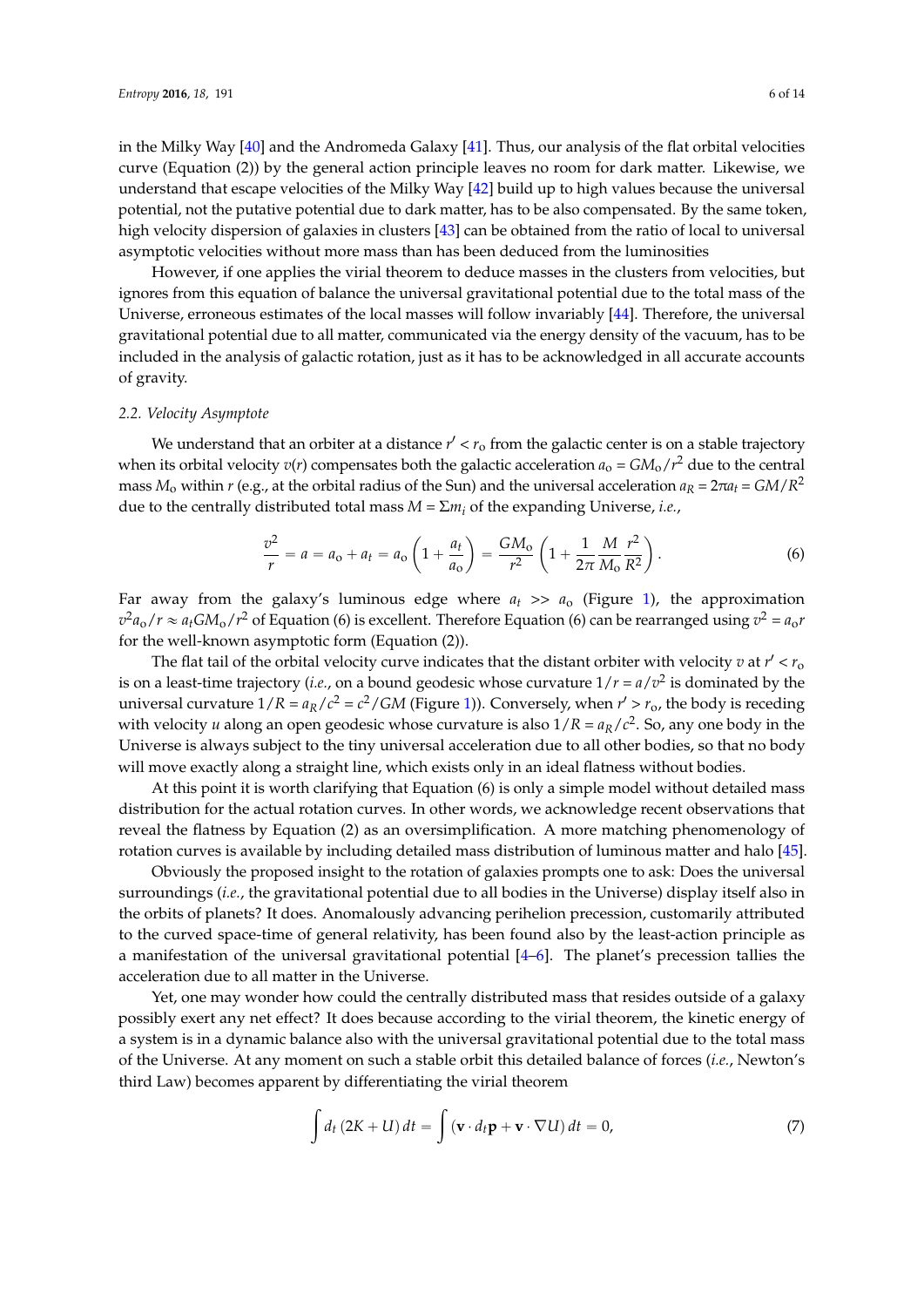where it is implicit that momentum **p** and acceleration **a** are orthogonal (*i.e.*,  $\mathbf{p} \times \mathbf{a} = 0$ ). It is worth emphasizing that although the large distribution of mass about the galactic center is symmetric, the energy density of the Universe increases from the current position at *r* = 0 toward the nascent Universe at  $R = cT$ , and hence there is indeed a gradient to be balanced by the orbital motion within  $r_o$ .

Similar to planets that are bound in the solar system, stars in globular clusters that are bound in a galaxy also do not display excessive velocities [\[46\]](#page-12-23). That is to say, the clusters of stars within a galaxy present no notable evidence of dark matter. We find this only natural because the surroundings of star clusters are dominated by the galactic potential, just like the planetary surroundings are dominated by the potential associated with the Sun. In contrast, dwarf galaxies, which have stellar contents comparable to the clusters of stars in galaxies, do display the galaxy-like rotational curves [\[47,](#page-12-24)[48\]](#page-12-25). In fact, the dwarfs' velocity profiles, when interpreted by the contemporary consent, imply astonishingly high amounts of dark matter. This oddity also signals to us that dark matter is only a conjecture that follows from interpreting observations by an inaccurate tenet. Furthermore, there is no paralleling observation that a ray of light would bend astonishingly much when passing by a dwarf galaxy. Also mass distributions of early-types of galaxies are hard to model by lambda cold dark matter (ΛCDM) [\[49\]](#page-13-0).

Consistently with conclusions derived from the least-action principle, clusters of galaxies do display high velocity dispersion [\[36](#page-12-26)[,43](#page-12-20)[,50\]](#page-13-1) because these systems are exposed to the universal gravitational potential. Consequently, these systems are hard to model by localized dark matter [\[51\]](#page-13-2) or by adding a tiny term to the law of gravitation [\[44\]](#page-12-21). Specifically, ΛCDM model does not account for the observations that dwarfs co-orbit the Milky Way in a plane as do those dwarfs about the Andromeda Galaxy. In contrast, the planar motion of dwarfs, as any other planar motion, appears to be a natural consequence of the central force, in this case  $F_0 = M_0 a_t$  due to the tiny universal acceleration. The force generates a torque  $\tau = \mathbf{r} \times \mathbf{F} = d_t L$  *(i.e.,* angular momentum *L*) that is invariant over the orbital period. In other words, any action that displaces a body away from the center will be followed by a reaction taken by the rest of the Universe to restore the energetic balance. All in all, we conclude that the general virial theorem, also in the specific form of Kepler's third law, holds for the rotation of galaxies as well as for motions of galaxies in the clusters, but obviously only when all potentials, notably including that of the whole Universe, and associated energy differences are acknowledged in the balance with the kinetic energy.

Equation (6) is the renowned modification of the gravity law obtained when the acceleration *a* is multiplied with  $\mu = (1 + a_t/a_0)^{-1}$  [\[26,](#page-12-5)[27\]](#page-12-27). Obviously, when the galactic acceleration  $a_0$  alone is used in Kepler's law, it is a very poor approximation for the galactic rotation. Likewise, velocities of bodies that are chiefly exposed to the universal energy density, such as velocities of galaxies in clusters, tally primarily the universal potential. Conversely, when the local acceleration is strong, it alone is a very good approximation (e.g., for the planetary motion). When the universal acceleration is tiny relative to a local potential, it can, of course, be omitted from a practical calculation, but still *not from the explanation of how nature works*. By today, the universal radius *R* has grown so huge that the corresponding tiny curvature is easily masked by a local curvature.

It is worth emphasizing that the virial theorem  $2K + U = 0$  itself, even when including all potentials, is the special stationary-state case of the general principle of least action. It is easy to see that this special non-dissipative ( $d_tQ = 0$ ) equation of state follows from the general evolutionary equation [\[4,](#page-11-2)[52\]](#page-13-3)

$$
d_t 2K = -\mathbf{v} \cdot \nabla U + d_t Q,\tag{8}
$$

that equates changes in kinetic energy 2*K* with changes in scalar *U* and vector *Q* potentials. Clearly, galaxies are not exactly stationary systems, but dissipative,  $d_t Q \neq 0$ . Stars are burning, and other celestial mechanisms, most notably black holes, are also devouring matter. It is this combustion of matter-bound quanta to freely propagating quanta that propels the expansion of the Universe. According to the least-time imperative, space is not an immaterial abstract geometry, but a substance that is embodied in quanta [\[3](#page-11-1)[,32](#page-12-10)[,53\]](#page-13-4).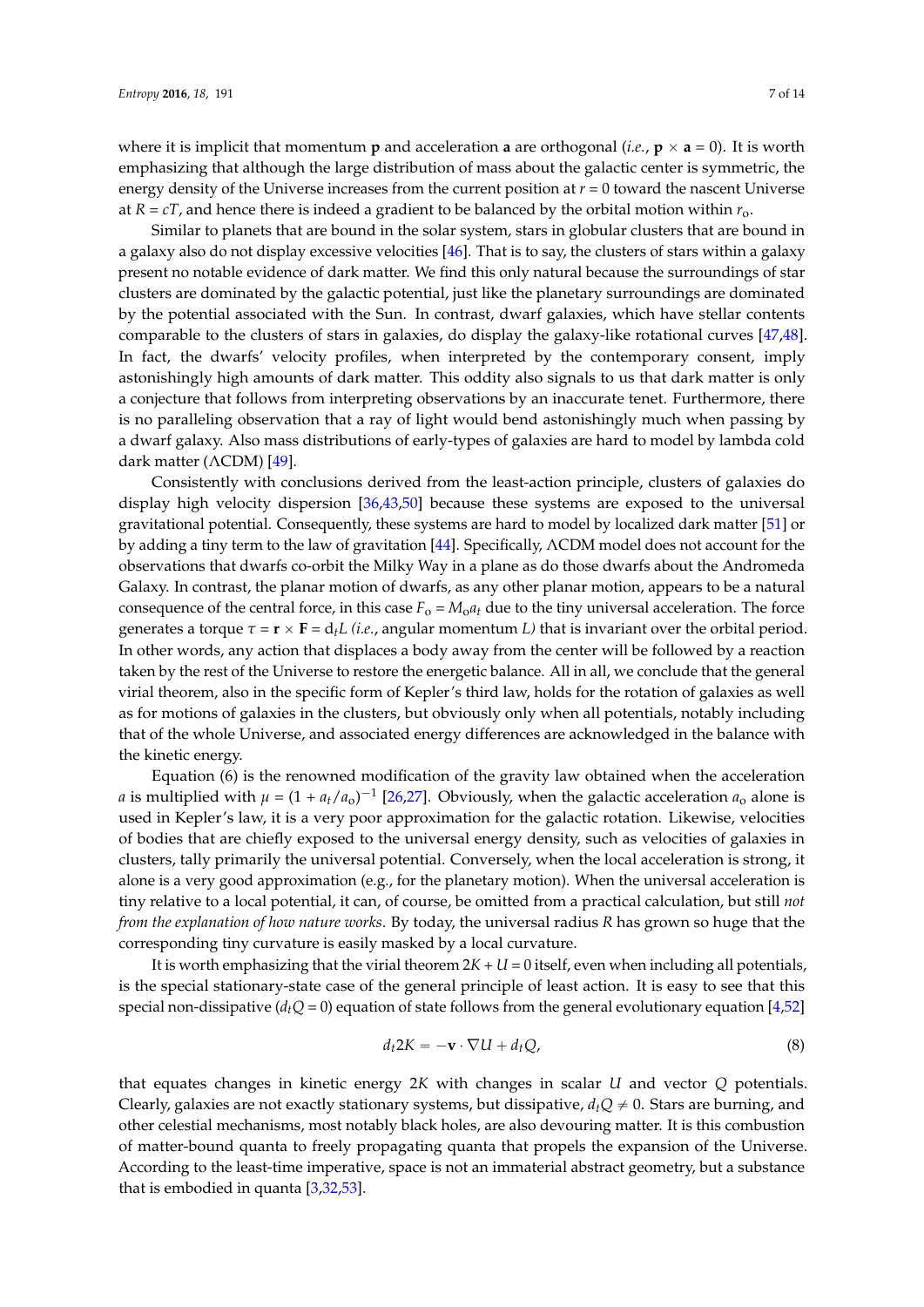Moreover, according to the general principle, not only stationary motions but also dissipative processes pursue along geodesics (*i.e.*, least-time paths). For example, the orbital period of a binary pulsar decays with time along a parabola [\[54\]](#page-13-5). The quadratic relationship between the change in the period and the consumption of energy (*i.e.*, mass) follows from Equation (7). In other words, at any moment, the rate of evolution could not be any faster, and hence it is accounted for by a constant. Finally, at a free energy minimum state, the constant is zero.

### *2.3. Velocity Profile*

A detailed account of the entire rotation curve of a galaxy requires detailed knowledge of the mass distribution. Earlier studies, where the mass distributions have been deduced from surface photometry and radio measurements, have proven that many velocity profiles follow Equation (6) [\[55\]](#page-13-6). The agreement is, in fact, impressive in comparison with dark matter halo models when considering that the only adjustable parameter is the stellar mass-to-luminosity ratio. Moreover, fine features in the observed profiles tend to get smeared out when curves are modeled by dark matter [\[56\]](#page-13-7). In some sense though one could say that the universal background potential due to all matter could be regarded as the omnipresent halo. Although space is dark, its substance, as we will shortly explain, is not mysterious; the vacuum is embodied with tangible quanta.

Thus, mathematically we have nothing to add to the functional form of Equation (6), but we are able to give physical meaning to this model using the least-time principle. In general, not only is the galactic rotation curve a sigmoid from the center to outskirts, but similar cumulative curves, also with damping oscillations, are found everywhere in nature [\[22\]](#page-12-1). These curves sum up from skewed nearly log-normal distributions [\[57\]](#page-13-8) and appear on a log-log scale approximately as comprising pieces of straight lines. Also, the rotational curve, when modeled by the Sérsic profile [\[20\]](#page-11-13)  $lnI(r) \propto r^{1/n}$  for the surface brightness *I vs.* distance *r* from the galactic center, is a power law [\[58\]](#page-13-9). Sérsic index *n* = 4 corresponds to de Vaucouleur's profile for elliptical galaxies [\[59\]](#page-13-10). For spiral disks and dwarf elliptical galaxies  $n = 1$  is a good model [\[60\]](#page-13-11).

In any case, the slope

$$
\frac{d\ln I\left(r\right)}{d\ln r} \propto -\frac{1}{n} r^{1/n},\tag{9}
$$

of brightness *I vs.* distance *r* is a straight line on a log-log plot. Eventually the whole profile compiles from a series of straight lines (*i.e.*, brightness follows a broken power law when the index *n* varies over a range starting from the central bulge to the luminous edge). Since brightness equals integrated luminosity, and luminosity, in turn, relates to mass, we conclude that the mass distribution also accumulates along a broken power law. Hence the orbital velocity *v vs.* radial distance *r* given by Equation (6) can be regarded as a profile comprising pieces of straight lines on the log-log plot.

In general, oscillatory behavior is common both in space and time when a system faces a sudden change in free energy (*i.e.*, a potential step). For example, laser light oscillates for a while when switched on. Likewise, chemical concentrations and animal populations tend to fluctuate when exposed to rich resources, before settling to a steady state. Moreover, the intensity of coherent and mono-chromatic light builds up in an oscillatory manner as a function of distance from an obstacle's edge. On astronomical scales, the change in potential from the dense active galactic nucleus to the sparse universal surroundings is a brisk change in energy density. Therefore, we expect the most massive and compact galaxies, as well as those that have been recently perturbed by mergers with other galaxies, to display velocity profiles with pronounced oscillations and asymmetry.

It is worth emphasizing that the power law is not merely a phenomenological model (e.g., for the velocity profile  $v(r)$  and mass distributions), but a consequence of the least-time free energy consumption. According to the principle in its original form by Maupertuis, the galaxies are regarded as powerful machinery for free energy consumption. These celestial engines (*i.e.*, stars, black holes, *etc.*) transform matter-bound quanta to free quanta (*i.e.*, photons). This characteristic action manifests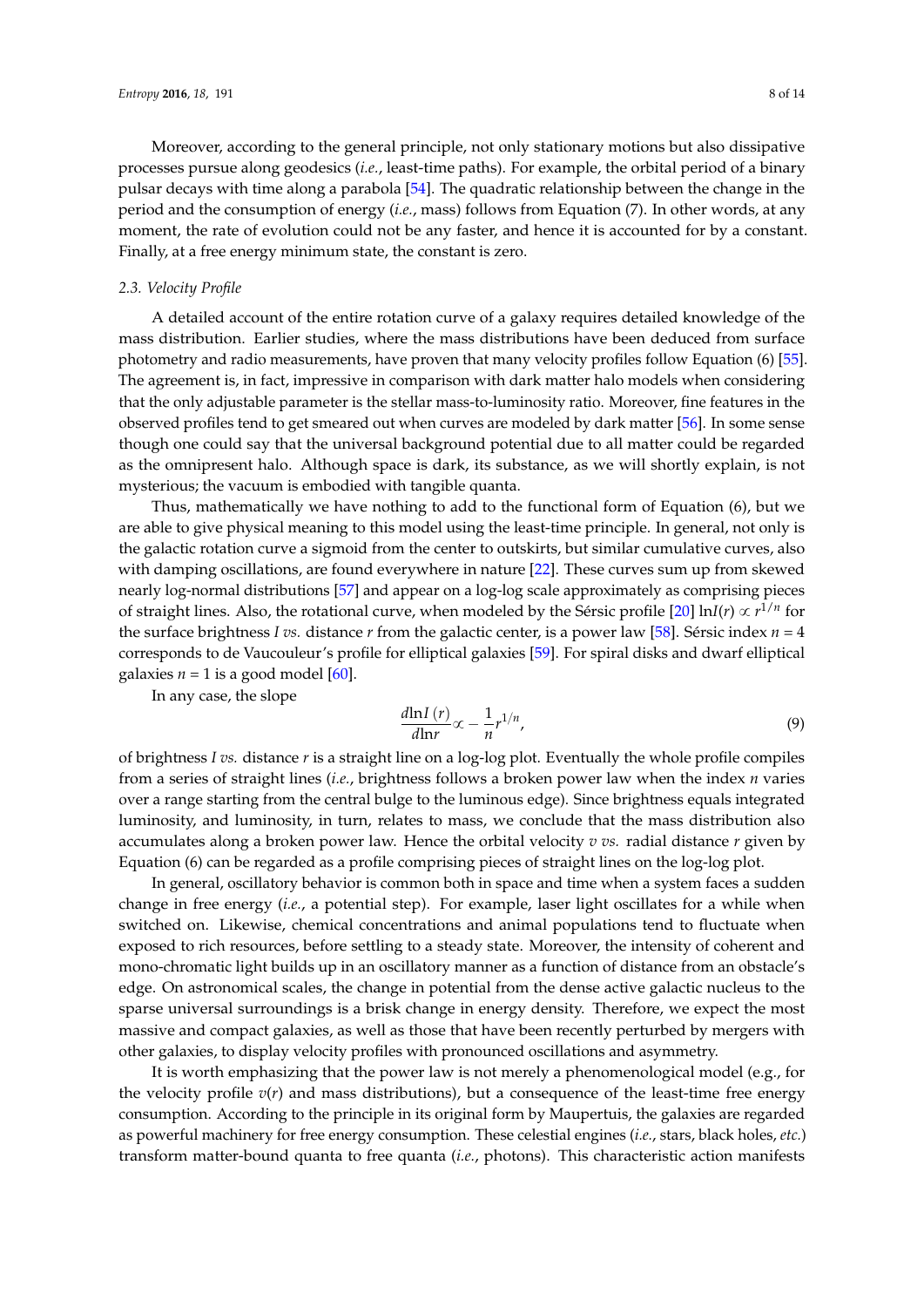itself in the mass-to-light ratio that is constant over a broad range, at least over seven magnitudes in luminosity [\[61\]](#page-13-12).

According to the least-time principle, galaxies evolve and merge to attain and maintain maximal free energy consumption in the changing and ageing universal surroundings. When a galaxy increases in mass by mergers, its realm  $r_0$  contained within the Universal curvature will extend even further out for it to devour even more matter to institute even more powerful machinery of free energy consumption, such as a gigantic black hole. Apparently by this powerful celestial mechanism baryonic matter is broken down into quanta that jet out in free propagation [\[62\]](#page-13-13). Star formation from gas clouds can also be regarded likewise (*i.e.*, as evolution in the quest of free energy consumption).

#### **3. The Physical Substance of the Vacuum**

This account for the rotation of galaxies and their velocities in clusters by virtue of the universal gravitational potential would be incomplete without an explanation of how the gravitational force is carried over from all those distant bodies. Their effect has long been argued for by pointing out that the amount of matter on ever more distant spherical shells is increasing as  $r^2$ , and hence is superseding the gravitational potential that is decreasing as  $r^{-1}.$  Thus the rotating galaxy, like an ice skater performing a pirouette, is an archetype of Mach's principle where the local motion is governed by the large-scale structure of the Universe. However, now we have to explain how does the mass out there influence the inertia here? So, what is the substance, if not dark matter or dark energy, that embodies and communicates both the local gravitational potential and the universal potential, known as the vacuum's energy density? In other words, we have to explain what the graviton is [\[33,](#page-12-11)[53\]](#page-13-4).

The free space characteristics, permeability and permittivity, which relate to the squared speed of light via  $c^2 = 1/\varepsilon_0\mu_0$ , and their invariant ratio, the squared impedance  $Z^2 = \varepsilon_0/\mu_0$ , suggest to us that the space is, after all, embodied by photons. At first the conjecture may seem absurd since space is not bright but dark. However, any two photons, when co-propagating with opposite phases, cancel each other's electromagnetic fields. This phenomenon is familiar from diffraction. The photons that are subject to complete destructive interference do not vanish but continue to propagate. By the same token, we reason, that free space is embodied by the photons on average in pairs of opposite polarization. These paired photons (*i.e.*, compound bosons) would be in this view the gravitons. Due to the opposing phases the paired photons do not display themselves as carriers of electromagnetic forces. Nonetheless the energy density in the "gas" of photon pairs will move to average out energy density differences. Thus, the paired photons act as carriers of gravitational force. The graviton, when understood as a compound boson comprising two photons with opposite phases, will readily move to attain and maintain the energy balance among all bodies in the Universe. Since both gravity and electromagnetism are carried by photons, their functional forms are similar, but their strengths differ greatly [\[3,](#page-11-1)[32\]](#page-12-10).

Perhaps it is worth stressing that by the photon-embodied vacuum we do not mean the old and abandoned luminous ether. The photon-embodied vacuum is not only a medium supporting photon propagation, but the paired photons themselves total the vacuum energy density which is in balance with the total mass of the Universe [\[31\]](#page-12-9). Likewise, the local energy density, known as the gravitational potential of a body, is embodied by paired photons whose density is in energetic balance with the body. Thus, gravity is the force (*i.e.*, the energy difference between the local density and the surrounding density). According to the least-time principle, any difference in energy will vanish as soon as possible, and hence objects will accelerate along geodesics by dissipating quanta from the rich local potential to the sparser superior surroundings. Conversely, objects would escape along geodesics when quanta of gravitation would flow toward a sparse local potential from the richer surroundings.

The photon-embodied vacuum is the omnipresent highly mobile substance that will adjust its density at the speed of light to any density perturbation. Thus, when a body moves relative to all other bodies, the photons embodying the vacuum will move to restore the energy balance. This reaction by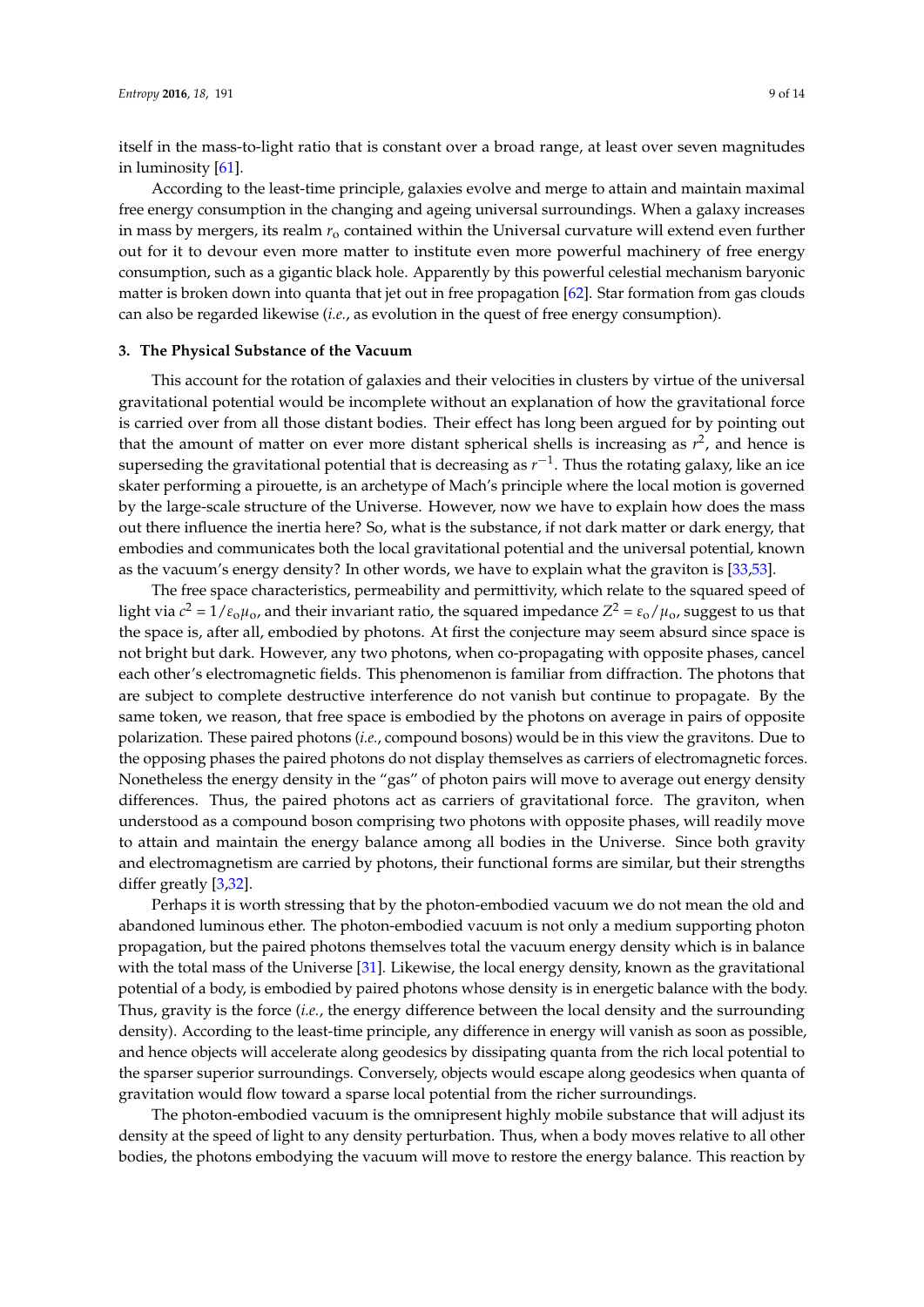the vacuum to the action of a body manifests itself as inertia. By the same token, curvilinear motion is accompanied with inertial effects.

Furthermore, Hubble's law for the Universe,  $c = HR$ , when divided by the age *T* of the Universe, gives the expression  $cH = c^2/R = GM/R^2$ . This reveals that the expansion is powered by consuming the energy difference between the energy that is bound in the total mass of the Universe and the vacuum's energy embodied in the freely propagating quanta. The Universe is expanding because the quanta that are bound in the energy-dense matter are released by stars, black holes, *etc.*, to photons, obviously in the form of light, but mostly in the form of photon pairs without net polarization. These freely propagating quanta are diluting the density. Thus, energy in matter, *E* = *Mc*<sup>2</sup> , fuels the expansion with power *P* = *E*/*T* = *c* <sup>5</sup>/*G*. The least-time expansion along geodesics ensures uniformity at the largest scale, *i.e.*, solves the horizon problem. Since there is still free energy (*i.e.*, in the form of mass) to power the expansion, the present-day Universe is not exactly flat, but slightly curved due to its finite radius *R* = *cT*. Since *R* is huge, the Euclidean metric is an excellent approximation over many orders of magnitude.

Moreover, when the curvature of space is modeled, most notably, by the Riemann metric, the results are in excellent agreement with observations for many loci, but the constant-energy model does not account for the evolution of the energy density. This space-time notion of general relativity also remains abstract because space is not understood as a tangible substance embodied by the paired photons [\[33,](#page-12-11)[53\]](#page-13-4). When the Universe is deemed to be infinite and flat by fitting data to the Friedmann–Lemaître–Robertson–Walker (FLRW) metric [\[63\]](#page-13-14), the flatness in that model means that the average density equals the critical density of mass which is seen as necessary to eventually halt the expansion. However, here the geometry of the Universe is found to emerge from changes in energetics. It is worth clarifying that only when a system is in a free energy minimum state, such as a gas molecule in a stable orbit around a galaxy, can the equation of motion be transformed to a time-independent frame of reference, that is, solved exactly.

It is apparent from Equation (8) that the energy and momentum of the system of bodies are not conserved when the bodies are understood to accelerate toward each other so that paired quanta (gravitons) are emitted to the surrounding space. Likewise these quantities are not conserved when the bodies are understood to recede away from each other when the quanta are absorbed from the superior surroundings of the Universe to the local potentials. Presumably the MOND-model (Equation (6)) has been shunned in particular because in that model energy and momentum are not conserved. However, there is really no profound reason to insist on having conserved energy and momentum in a system that is open to its surroundings. One might maintain that the Universe as a whole would be a closed system by including everything, but such a thought is flawed because the photons themselves are open quanta of action. Namely, freely propagating photons are open paths that will adapt their energy to the surrounding energy density by shifting frequency, whereas quanta that are bound to closed orbits in matter cannot adapt without breaking their paths of symmetry [\[3,](#page-11-1)[32\]](#page-12-10).

When it comes to conservation laws, it would be the total number,  $n \approx 10^{121}$ , of quantized actions that is fixed in the Universe [\[3](#page-11-1)[,32\]](#page-12-10). This elementary estimate for this invariant number of the basic building blocks follows from  $n = Mc^2T/h$ . This invariance is the essence of Noether's theorem basic building blocks follows from  $n = Mc^2I/n$ . This invariance is the essence of Noether's theorem<br>(*i.e.*, that the total action  $\Omega Kdt = nh$  of the Universe is conserved). Planck's constant  $h = Et$  is the measure of a quantum of action that remains invariant under concomitant changes of energy and time. In other words, any change of state, for instance a displacement of a body relative to all other bodies, will break symmetry either by the emission or absorption of quanta. Yet, many familiar theories of physics are fixed in symmetry, and hence these models cannot account accurately for changes of state due to gravity or any other form of energy differences. Most notably, quantum electrodynamics that complies with Lorentz covariance yields a value of  $10^{113}$  J/m<sup>3</sup> for the vacuum energy density, which is in a flagrant contrast with observations.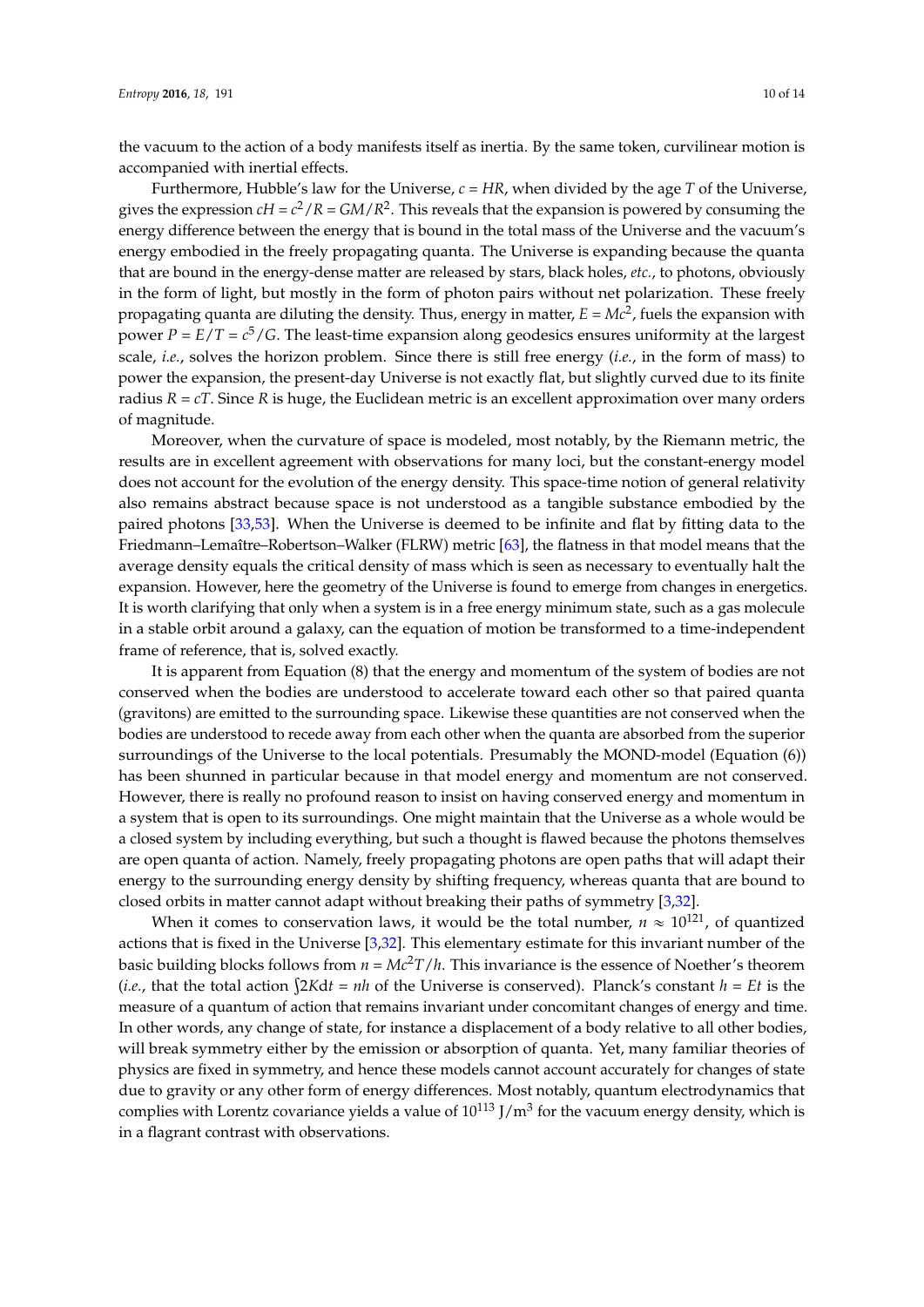#### **4. Discussion**

The rotation of galaxies is difficult to understand when one attempts to match it with the orbital motion of planets. Mass would be missing when the focus is only on the galaxy because thereby its surroundings (*i.e.*, the whole Universe) are ignored. In this way one will erroneously conclude that the missing mass has to be in the galaxy, and since it is invisible, it has to be dark. Search for dark matter is further centered about the galaxy only because one thinks, by counting luminous matter, that a ray of light is bending more than it should. However, that gauge was miscalibrated because parallax was ignored when the degree of bending was deduced from the difference between a ray passing by the eclipsed Sun and a night-sky ray [\[4\]](#page-11-2). Therefore, the galaxy rotation problem cannot be solved satisfactorily by presenting an unknown substance or alternatively by introducing an impromptu modification to the law of gravitation. We believe that a proper comprehension entails correcting not one, but several misconceptions.

A brief account of history allows us to understand why physics turned away from the old general principle of least time to particular forms, such as that due to Lagrange. The general principle accurately describes systems in evolution toward energy balance with their surroundings, but it was shelved soon after appearing because the original equation did not meet the expectations of a computable law. At the time when physics emerged from natural philosophy, the non-dissipative form (*i.e.*, Lagrange's equation) became the standard, because physics, as the new powerful discipline, was expected, at least in principle, to be able to predict everything by calculation. Today we understand that the quest for a universal calculation method is futile. This is not because natural systems tend to be too complicated or too numerous in their details to be known exactly, but because intractability follows from the fact that everything depends on everything else. When a system changes from one state to another by dissipating quanta, its surroundings will also change by absorbing those very same quanta, and *vice versa*. Since the boundary conditions keep changing along with the motion, evolution is a path-dependent process. This is familiar from the three-body problem. As well, in galaxies we recognize signs of past processes, such as remnants of incorporated dwarf galaxies. Only at a stationary state, when there is no net flux of quanta, would a system orbit on a computable trajectory. Therefore, in the quest of calculating everything, physics curtailed its mathematical forms to models that conserve energy. Riemannian metric, for instance, complies with the conservation of energy. At energy balance the net force vanishes, so one tends to ignore the surroundings altogether and focus only on a system's constituents and mechanisms.

Customarily, when examining galaxy rotation, one takes Kepler's third law either as an accurate model that just needs more matter to account for the orbital velocity profile, or alternatively one takes Kepler's third law as an imprecise model that needs a modification to match the data. Even when one correctly recognizes the third law as a special case of the more general virial theorem, one will dismiss the surrounding potential when not realizing that the equation for the free-energy minimum state is itself a special case of the general least-time principle. So, when ignoring surroundings, one will ascribe the orbital motion as a balance between the centripetal and centrifugal forces, or more tacitly via a curved metric, but not as a thermodynamic balance between the system of bodies and its surroundings. The correct comprehension is that the outermost stars and gas clouds of a galaxy do not rip away by rotation because the sparse surrounding vacuum does not supply quanta with energy that would be needed for such a change in momentum. Conversely, one should explain that a distant galaxy is receding, because a huge flux of energy from the Universe enters between us and the distant galaxy. Eventually the recessional velocity will limit the speed of light when the distance between us the perimeter of the Universe is open to the flux from the whole Universe.

Naturally, one is inclined to omit the surrounding potential from the balance with kinetic energy when one cannot see how the distant bodies exert force here. The true trouble is that inertia appears to be instantaneous. Although the characteristics of the vacuum associate with light and although gravitation and electromagnetism have similar forms, one has not quite been able to grasp the idea of photons being the carriers of gravitational force [\[64](#page-13-15)[–66\]](#page-13-16). Instead, modern physics imagines that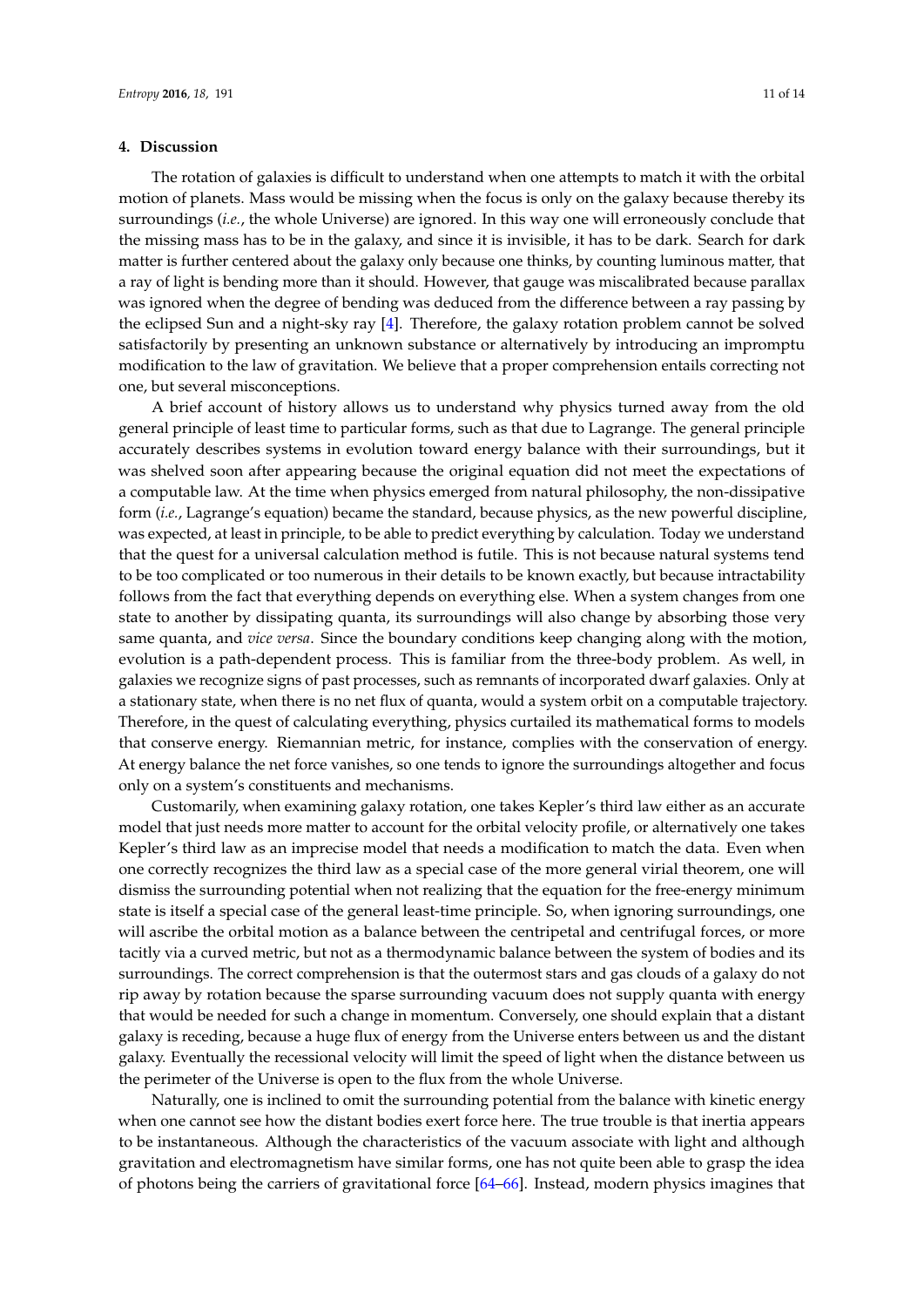photons are virtual particles that will emerge from the vacuum and vanish into the vacuum [\[67\]](#page-13-17). However, when one does not see that the vacuum density is embodied by photons on average in pairs of opposite polarizations, one fails to understand inertia as the reaction taken by the Universe via the tangible photon-embodied vacuum to actions taken by a body, in order to regain an overarching energy balance. The inertial effects appear instantaneous because the vacuum embraces everything.

All in all, the prevailing but impaired comprehension of galactic rotation and the high velocity dispersion of galaxies in clusters follows from several deeply-rooted misconceptions. Most importantly, the failure to describe the omnipresent vacuum as a photon-embodied tangible substance that maintains energy balance with all matter in the Universe, has misled one to ignore the superior surroundings. Consequently, observations have become accounted for by overly complicated cosmological models tinkered with exceedingly abstract notions, most notably with dark matter. Today models that comply with data, at least partially, are mistaken as explanations, and hence alternative conclusions drawn from the general principle of physics tend to be contrasted against the prevailing specific models within a field rather than to be evaluated against observations.

**Acknowledgments:** I thank Mikael Koskela, Pekka Teerikorpi, and Stanley Salthe for comments and corrections.

**Conflicts of Interest:** The author declares no conflict of interest.

#### **References**

- <span id="page-11-0"></span>1. De Maupertuis, P.-L.M. Accord de différentes lois de la nature qui avaient jusqu'ici paru incompatibles. *Mém. l'Acad. R. Sci. Paris* **1744**, 417–426. (In French)
- 2. De Maupertuis, P.-L.M. Les loix du mouvement et du repos déduites d'un principe metaphysique. *Hist. l'Acad. R. Sci. B.-Lett. Berlin* **1746**, 267–294. (In French)
- <span id="page-11-1"></span>3. Annila, A. All in action. *Entropy* **2010**, *12*, 2333–2358. [\[CrossRef\]](http://dx.doi.org/10.3390/e12112333)
- <span id="page-11-2"></span>4. Annila, A. Least-time paths of light. *Mon. Not. R. Astron. Sci.* **2011**, *416*, 2944–2948. [\[CrossRef\]](http://dx.doi.org/10.1111/j.1365-2966.2011.19242.x)
- 5. Koskela, M.; Annila, A. Least-action perihelion precession. *Mon. Not. R. Astron. Sci.* **2011**, *417*, 1742–1746. [\[CrossRef\]](http://dx.doi.org/10.1111/j.1365-2966.2011.19364.x)
- <span id="page-11-14"></span>6. Annila, A. Probing Mach's principle. *Mon. Not. R. Astron. Sci.* **2012**, *423*, 1973–1977. [\[CrossRef\]](http://dx.doi.org/10.1111/j.1365-2966.2012.21022.x)
- <span id="page-11-3"></span>7. Annila, A. Cosmic rays report from the structure of space. *Adv. Astron.* **2015**, *2015*, 135025. [\[CrossRef\]](http://dx.doi.org/10.1155/2015/135025)
- <span id="page-11-4"></span>8. Shostak, G.S. Aperture Synthesis Study of Neutral Hydrogen in NGC 2403 and NGC 4236. II. Discussion. *Astron. Astrophys.* **1973**, *24*, 411–419.
- 9. Roberts, M.S.; Whitehurst, R.N. The rotation curve and geometry of M31 at large galactocentric distances. *Astrophys. J.* **1975**, *201*, 327–346. [\[CrossRef\]](http://dx.doi.org/10.1086/153889)
- <span id="page-11-5"></span>10. Rubin, V.C.; Thonnard, N.; Ford, W.K., Jr. Extended rotation curves of high-luminosity spiral galaxies. IV–Systematic dynamical properties, SA through SC. *Astrophys. J.* **1978**, *225*, L107–L111. [\[CrossRef\]](http://dx.doi.org/10.1086/182804)
- <span id="page-11-6"></span>11. Tully, R.B.; Fisher, J.R. A new method of determining distances to galaxies. *Astron. Astrophys.* **1977**, *54*, 661–673.
- <span id="page-11-7"></span>12. McGaugh, S.S.; Schombert, J.M.; Bothun, G.D.; De Blok, W.J.G. The Baryonic Tully–Fisher Relation. *Astrophys. J.* **2000**, *533*, L99–L102. [\[CrossRef\]](http://dx.doi.org/10.1086/312628) [\[PubMed\]](http://www.ncbi.nlm.nih.gov/pubmed/10770699)
- <span id="page-11-8"></span>13. Einstein, A. *Autobiographical Notes*; Open Court Publishing: Chicago, IL, USA, 1979.
- <span id="page-11-9"></span>14. Koschmieder, E.L. *Bénard Cells and Taylor Vortices*; Cambridge University Press: Cambridge, UK, 1993.
- 15. Choudhuri, A.R. *The Physics of Fluids and Plasmas: An Introduction for Astrophysicists*; Cambridge University Press: Cambridge, UK, 1998.
- <span id="page-11-10"></span>16. Hoffmann, A.C.; Stein, L.E. *Gas Cyclones and Swirl Tubes: Principles, Design, and Operation*; Springer: Berlin, Germany, 2007.
- <span id="page-11-11"></span>17. Gaddum, J.H. Lognormal distributions. *Nature* **1945**, *156*, 463–466. [\[CrossRef\]](http://dx.doi.org/10.1038/156463a0)
- 18. Limpert, E.; Stahel, W.A.; Abbt, M. Log-normal distributions across the sciences: Keys and clues. *Bioscience* **2001**, *51*, 341–352. [\[CrossRef\]](http://dx.doi.org/10.1641/0006-3568(2001)051[0341:LNDATS]2.0.CO;2)
- <span id="page-11-12"></span>19. Baryshev, Y.; Teerikorpi, P. *Discovery of Cosmic Fractals*; World Scientific: Singapore, Singapore, 2002.
- <span id="page-11-13"></span>20. Sérsic, J.L. Influence of the atmospheric and instrumental dispersion on the brightness distribution in a galaxy. *Bol. Asoc. Argent. Astron.* **1963**, *6*, 41.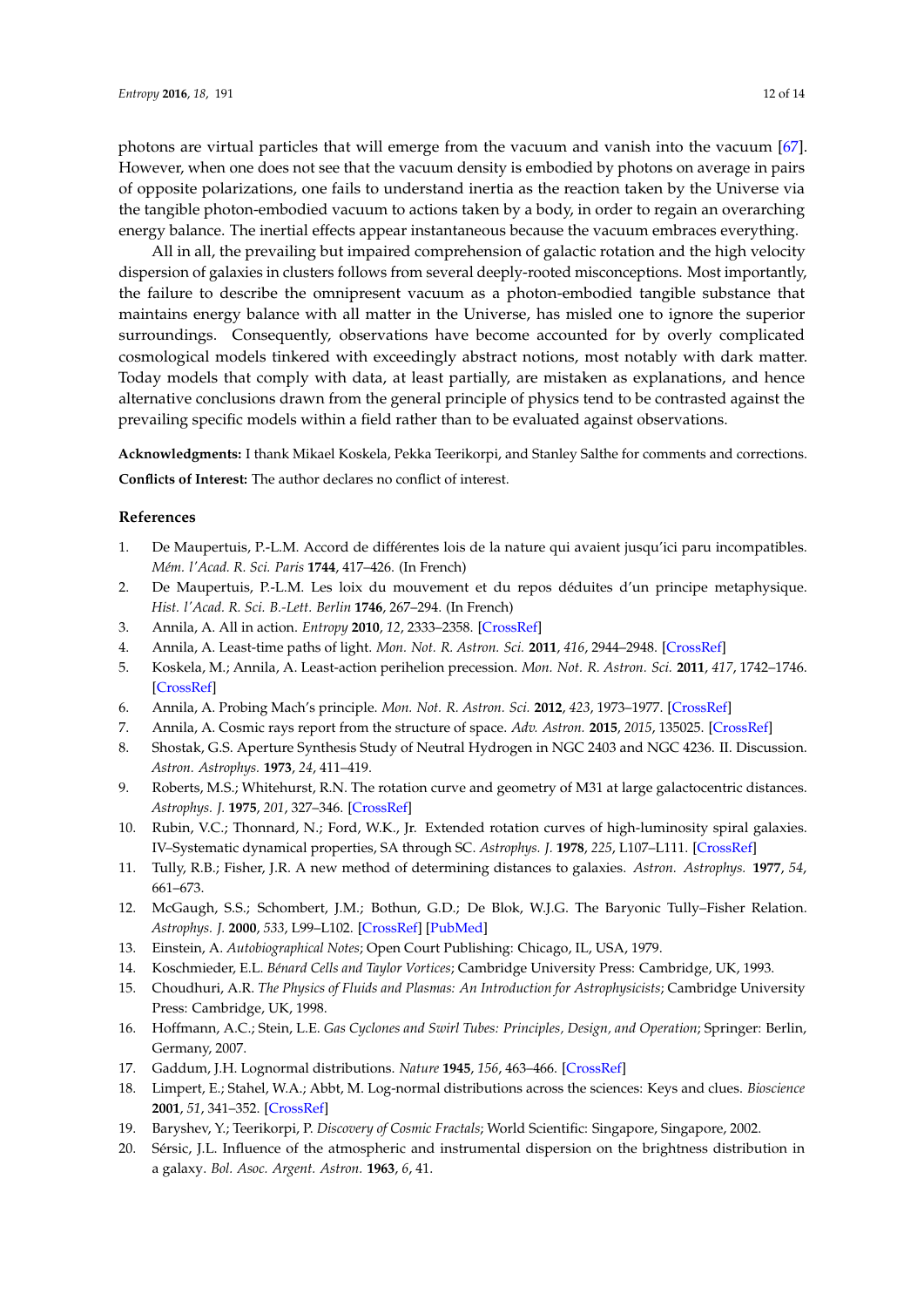- <span id="page-12-0"></span>21. Albert, R.; Barabási, A.-L. Statistical mechanics of complex networks. *Rev. Modern Phys.* **2002**, *74*, 47–97. [\[CrossRef\]](http://dx.doi.org/10.1103/RevModPhys.74.47)
- <span id="page-12-1"></span>22. Mäkelä, T.; Annila, A. Natural patterns of energy dispersal. *Phys. Life Rev.* **2010**, *7*, 477–498. [\[CrossRef\]](http://dx.doi.org/10.1016/j.plrev.2010.10.001) [\[PubMed\]](http://www.ncbi.nlm.nih.gov/pubmed/21030325)
- <span id="page-12-2"></span>23. Einstein, A. Lens-Like Action of a Star by the Deviation of Light in the Gravitational Field. *Science* **1936**, *84*, 506–507. [\[CrossRef\]](http://dx.doi.org/10.1126/science.84.2188.506) [\[PubMed\]](http://www.ncbi.nlm.nih.gov/pubmed/17769014)
- <span id="page-12-3"></span>24. Berry, M. *Principles of Cosmology and Gravitation*; Cambridge University Press: Cambridge, UK, 2001.
- <span id="page-12-4"></span>25. Komatsu, E.; Dunkley, J.; Nolta, M.R.; Bennett, C.L.; Gold, B.; Hinshaw, G.; Jarosik, N.; Larson, D.; Limon, M.; Page, L.; *et al.* Five-Year Wilkinson Microwave Anisotropy Probe Observations: Cosmological Interpretation. *Astrophys. J.* **2009**, *180*, 330–376. [\[CrossRef\]](http://dx.doi.org/10.1088/0067-0049/180/2/330)
- <span id="page-12-5"></span>26. Milgrom, M. A modification of the Newtonian dynamics as a possible alternative to the hidden mass hypothesis. *Astrophys. J.* **1983**, *270*, 365–370. [\[CrossRef\]](http://dx.doi.org/10.1086/161130)
- <span id="page-12-27"></span>27. Milgrom, M. A modification of the Newtonian dynamics—Implications for galaxies. *Astrophys. J.* **1983**, *270*, 371–389. [\[CrossRef\]](http://dx.doi.org/10.1086/161131)
- <span id="page-12-6"></span>28. Milgrom, M. The MOND Paradigm. **2008**, arXiv:0801.3133.
- <span id="page-12-7"></span>29. Milgrom, M. MD or DM? Modified dynamics at low accelerations *vs.* dark matter. *Proc. Sci.* **2011**.
- <span id="page-12-8"></span>30. Liddle, A.R. *An Introduction to Modern Cosmology*; Wiley: Hoboken, NJ, USA, 2007.
- <span id="page-12-9"></span>31. Feynman, R.P.; Morinigo, F.B.; Wagner, W.G.; Hatfield, B. *Feynman Lectures on Gravitation*; Addison-Wesley: Reading, MA, USA, 1995.
- <span id="page-12-11"></span><span id="page-12-10"></span>32. Annila, A. The meaning of mass. *Int. J. Theor. Math. Phys.* **2012**, *2*, 67–78. [\[CrossRef\]](http://dx.doi.org/10.5923/j.ijtmp.20120204.03)
- <span id="page-12-12"></span>33. Annila, A. The substance of gravity. *Phys. Essays* **2015**, *28*, 208–218. [\[CrossRef\]](http://dx.doi.org/10.4006/0836-1398-28.2.208)
- 34. Abbott, B.P.; Abbott, R.; Abbott, T.D.; Abernaty, M.R.; Acernese, F.; Ackley, K.; Adams, C.; Adams, T.; Addesso, P.; Adhikari, R.X.; *et al.* Observation of Gravitational Waves from a Binary Black Hole Merger. *Phys. Rev. Lett.* **2016**, *116*, 061102. [\[CrossRef\]](http://dx.doi.org/10.1103/PhysRevLett.116.061102) [\[PubMed\]](http://www.ncbi.nlm.nih.gov/pubmed/26918975)
- <span id="page-12-13"></span>35. Sandage, A. The redshift-distance relation. IX–Perturbation of the very nearby velocity field by the mass of the Local Group. *Astrophys. J.* **1986**, *307*, 1–19. [\[CrossRef\]](http://dx.doi.org/10.1086/164387)
- <span id="page-12-26"></span>36. Van den Bergh, S. The local group of galaxies. *Astron. Astrophys. Rev.* **1999**, *9*, 273–318. [\[CrossRef\]](http://dx.doi.org/10.1007/s001590050019)
- <span id="page-12-14"></span>37. Teerikorpi, P.; Chernin, A.D.; Karachentsev, I.D.; Valtonen, M.J. Dark energy in the environments of the Local Group, the M 81 group, and the CenA group: The normalized Hubble diagram. *Astron. Astrophys.* **2008**, *483*, 383–387. [\[CrossRef\]](http://dx.doi.org/10.1051/0004-6361:20078894)
- <span id="page-12-15"></span>38. Bennett, C.L.; Larson, D.; Weiland, J.L.; Jarosik, N.; Hinshaw, G.; Odegard, N.; Smith, K.M.; Hill, R.S.; Gold, B.; Halpern, M.; *et al.* Nine-Year Wilkinson Microwave Anisotropy Probe (WMAP) Observations: Final Maps and Results. *Astrophys. J.* **2013**, *208*. [\[CrossRef\]](http://dx.doi.org/10.1088/0067-0049/208/2/20)
- <span id="page-12-16"></span>39. Begeman, K.G.; Broeils, A.H.; Sanders, R.H. Extended rotation curves of spiral galaxies–Dark haloes and modified dynamics. *Mon. Not. R. Astron. Sci.* **1991**, *249*, 523–537. [\[CrossRef\]](http://dx.doi.org/10.1093/mnras/249.3.523)
- <span id="page-12-17"></span>40. McMillan, P.J. Mass models of the Milky Way. *Mon. Not. R. Astron. Sci.* **2011**, *414*, 2446–2457. [\[CrossRef\]](http://dx.doi.org/10.1111/j.1365-2966.2011.18564.x)
- <span id="page-12-18"></span>41. Tamm, A.; Tempel, E.; Tenjes, P.; Tihhonova, O.; Tuvikene, T. Stellar mass map and dark matter distribution in M31. *Astron. Astrophys.* **2012**, *546*. [\[CrossRef\]](http://dx.doi.org/10.1051/0004-6361/201220065)
- <span id="page-12-19"></span>42. Smith, M.C.; Ruchti, G.R.; Helmi, A.; Wyse, R.F.G.; Fulbright, J.P.; Freeman, K.C.; Navarro, J.F.; Seabroke, G.M.; Steinmetz, M.; Williams, M.; *et al.* The RAVE survey: Constraining the local Galactic escape speed. *Mon. Not. R. Astron. Sci.* **2007**, *379*, 755–772. [\[CrossRef\]](http://dx.doi.org/10.1111/j.1365-2966.2007.11964.x)
- <span id="page-12-20"></span>43. Struble, M.F.; Rood, H.J. A Compilation of Redshifts and Velocity Dispersions for ACO Clusters. *Astrophys. J.* **1999**, *125*, 35–71. [\[CrossRef\]](http://dx.doi.org/10.1086/313274)
- <span id="page-12-21"></span>44. Pointecouteau, E.; Silk, J. New constraints on modified Newtonian dynamics from galaxy clusters. *Mon. Not. R. Astron. Sci.* **2005**, *364*, 654–658. [\[CrossRef\]](http://dx.doi.org/10.1111/j.1365-2966.2005.09590.x)
- <span id="page-12-22"></span>45. Salucci, P.; Lapi, A.; Tonini, C.; Gentile, G.; Yegorova, I.; Klein, U. The Universal Rotation Curve of Spiral Galaxies. *Mon. Not. R. Astron. Sci.* **2007**, *378*, 41–47. [\[CrossRef\]](http://dx.doi.org/10.1111/j.1365-2966.2007.11696.x)
- <span id="page-12-23"></span>46. Ibata, R.; Nipoti, C.; Sollima, A.; Bellazzini, M.; Chapman, S.; Dalessandro, E. Do globular clusters possess Dark Matter halos? A case study in NGC 2419. *Mon. Not. R. Astron. Sci.* **2012**. [\[CrossRef\]](http://dx.doi.org/10.1093/mnras/sts302)
- <span id="page-12-24"></span>47. Klessen, R.S.; Zhao, H. Are Dwarf Spheroidal Galaxies Dark Matter Dominated or Remnants of Disrupted Larger Satellite Galaxies? A Possible Test. *Astrophys. J.* **2002**, *566*, 838–844. [\[CrossRef\]](http://dx.doi.org/10.1086/338222)
- <span id="page-12-25"></span>48. Simon, J.D.; Geha, M. The Kinematics of the Ultra-faint Milky Way Satellites: Solving the Missing Satellite Problem. *Astrophys. J.* **2007**, *670*, 313–331. [\[CrossRef\]](http://dx.doi.org/10.1086/521816)